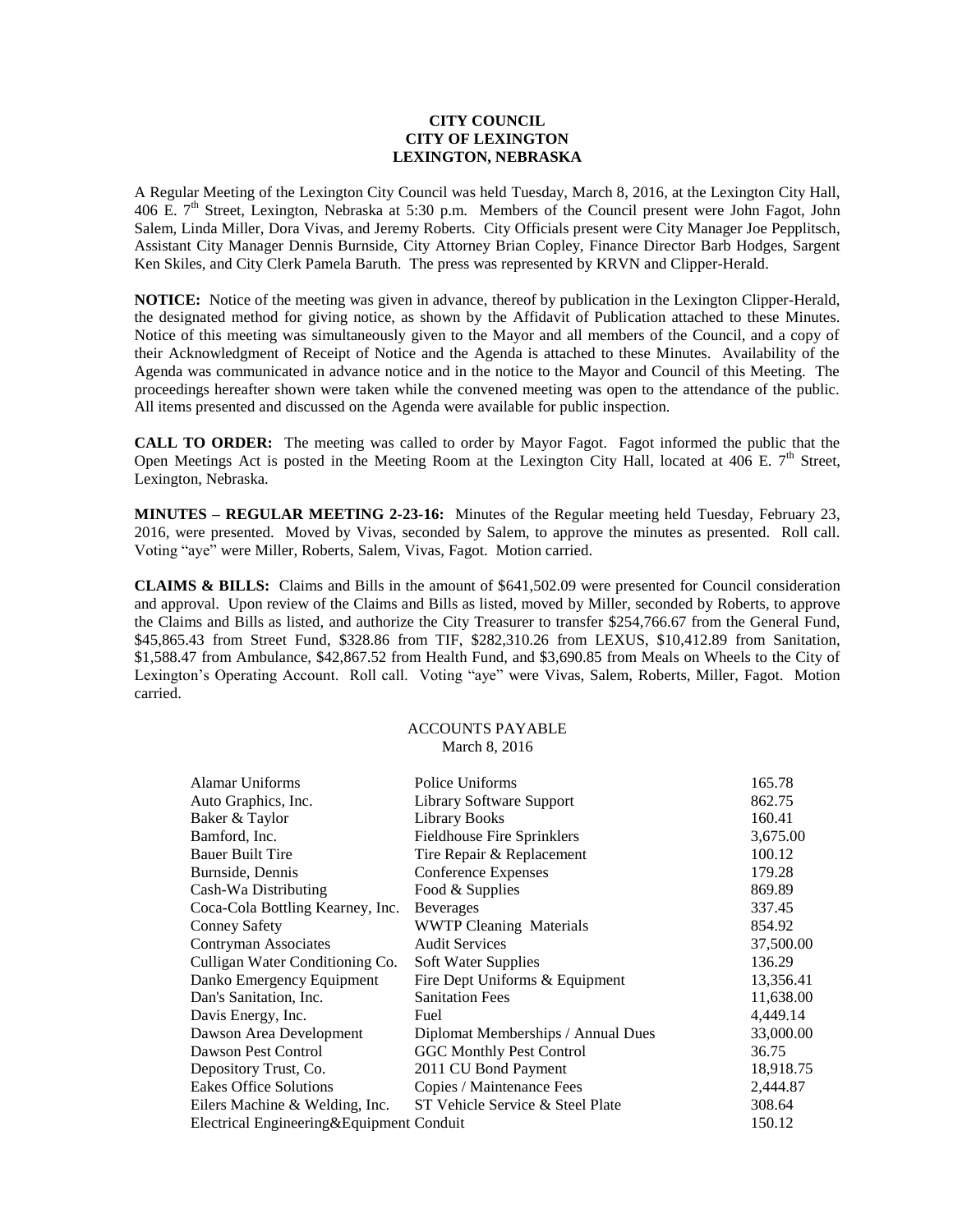| <b>Eustis Body Shop</b>                | <b>Towing Service</b>                                      | 160.00     |
|----------------------------------------|------------------------------------------------------------|------------|
| Fagot Refrigeration & Electric, Inc.   | City Hall / Police / Library Repair                        | 256.14     |
| <b>Fastenal Company</b>                | WR / ST Tools & Parts                                      | 174.20     |
| Gale/Cengage Learning                  | <b>Books</b>                                               | 579.20     |
| <b>Gothenburg Times</b>                | Publications                                               | 5.40       |
| Government Finance Officers Assoc.     | Membership                                                 | 190.00     |
| Hach Company                           | <b>WWTP Sensor Kits</b>                                    | 641.67     |
| <b>Health Claims Fund</b>              | Claims                                                     | 42,681.32  |
| Heldt & McKeone Law Offices            | Professional Fees                                          | 2,700.00   |
| Hiland Dairy Foods Company LLC         | Food & Beverages                                           | 227.97     |
| Holbein, Dahlas                        | <b>Snow Removal</b>                                        | 600.00     |
| <b>Ingram Library Services</b>         | <b>Library Books</b>                                       | 178.37     |
| <b>JEO</b> Consulting                  | <b>Plum Creek Park Lake Restoration</b>                    | 16,120.00  |
| Jimenez, Juan                          | <b>Safety Boots</b>                                        | 85.00      |
| Kitabee Books                          | <b>Library Books</b>                                       | 854.50     |
| Kovels on Antiques & Collectibles      | <b>Library Books</b>                                       | 32.94      |
| League of Nebraska Municipalities      | 2016 Winter Conference                                     | 2,275.00   |
| Lexington Animal Clinic                | Animal Care                                                | 861.00     |
| Lexington Area Solid Waste             | Landfill                                                   | 38.00      |
| Lexington City Payroll Account         |                                                            |            |
| Payroll                                | Wages                                                      | 133,400.26 |
| Social Security                        | Employer Portion / FICA Med                                | 9,895.30   |
| Union Bank & Trust                     | <b>Employer Portion / Pension</b>                          | 4,530.58   |
| Union Bank & Trust                     | Police Pension                                             | 2,502.60   |
| <b>ICMA</b>                            |                                                            | 865.69     |
|                                        | <b>City Manager Pension</b><br><b>Fieldhouse Donations</b> |            |
| Lexington Community Foundation         |                                                            | 2,682.51   |
| Lexington Health Fund                  | Self-funding                                               | 48,116.64  |
| Lexington Lions Club                   | Donations                                                  | 210.00     |
| Lexington Newspapers, Inc.             | Publications                                               | 131.70     |
| <b>Lexington Postmaster</b>            | <b>GGC</b> Postage                                         | 165.00     |
| Lexington, City of                     | Franchise Fees/Interdepartment Svc Fees                    | 64,312.40  |
| Lexington, City of - Street Dept       | Fuel                                                       | 7,349.01   |
| Matheson Tri-Gas, Inc.                 | <b>Ambulance Supplies</b>                                  | 95.92      |
| McCall's Quilting                      | Library Subscription                                       | 15.98      |
| Mead Lumber & Rental - Lexington       | <b>Fieldhouse Door Stops</b>                               | 20.38      |
| Meritain Health                        | <b>Health Premium</b>                                      | 22,665.12  |
| Midland Scientific                     | <b>WWTP Lab Testing Supplies</b>                           | 690.97     |
| <b>Midwest Connect Postage</b>         | Machine Ink Cartridge                                      | 288.90     |
| Midwest Laboratories, Inc.             | <b>WWTP Lab Testing</b>                                    | 1,248.50   |
| Miller & Associates                    | <b>WWTP Support Facility Professional Svc</b>              | 2,430.05   |
| Mr. Automotive                         | WR Vehicle Part                                            | 103.45     |
| Nebraska Department of Revenue         | Sales & Use Tax                                            | 61,835.23  |
| Nebraskaland Tire                      | <b>WR Vehicle Service</b>                                  | 42.12      |
| Nebraskalink                           | Library Internet                                           | 30.00      |
| Nebraska Machinery                     | ST Vehicle Windshield                                      | 670.20     |
| Oliver Consulting Services, Inc.       | Library Online Backup                                      | 16.80      |
| One Call Concepts, Inc.                | <b>Locate Fees</b>                                         | 153.30     |
| <b>O'Reilly Auto Parts</b>             | <b>ST Parts</b>                                            | 23.98      |
| Orthman Community YMCA                 | Sponsorship                                                | 300.00     |
| Overton Sand & Gravel                  | <b>Gravel for Alleys</b>                                   | 1,393.21   |
| Paulsen, Inc.                          | Gravel                                                     | 87.50      |
| Peak Interests                         | Food                                                       | 13.98      |
| Pinnacle Agency, The                   | Work Comp Audit Additional Premium                         | 103.00     |
| Principal                              | Dental Premium                                             | 3,035.50   |
| Quality Books, Inc.                    | <b>Library Books</b>                                       | 3,428.81   |
| Rasmussen Mechanical Services, Inc.    | Library Heat Pump Repair / Maintenance                     | 4,367.20   |
| Region 12 American Backflow Prevention | <b>Training Registration</b>                               | 75.00      |
|                                        |                                                            |            |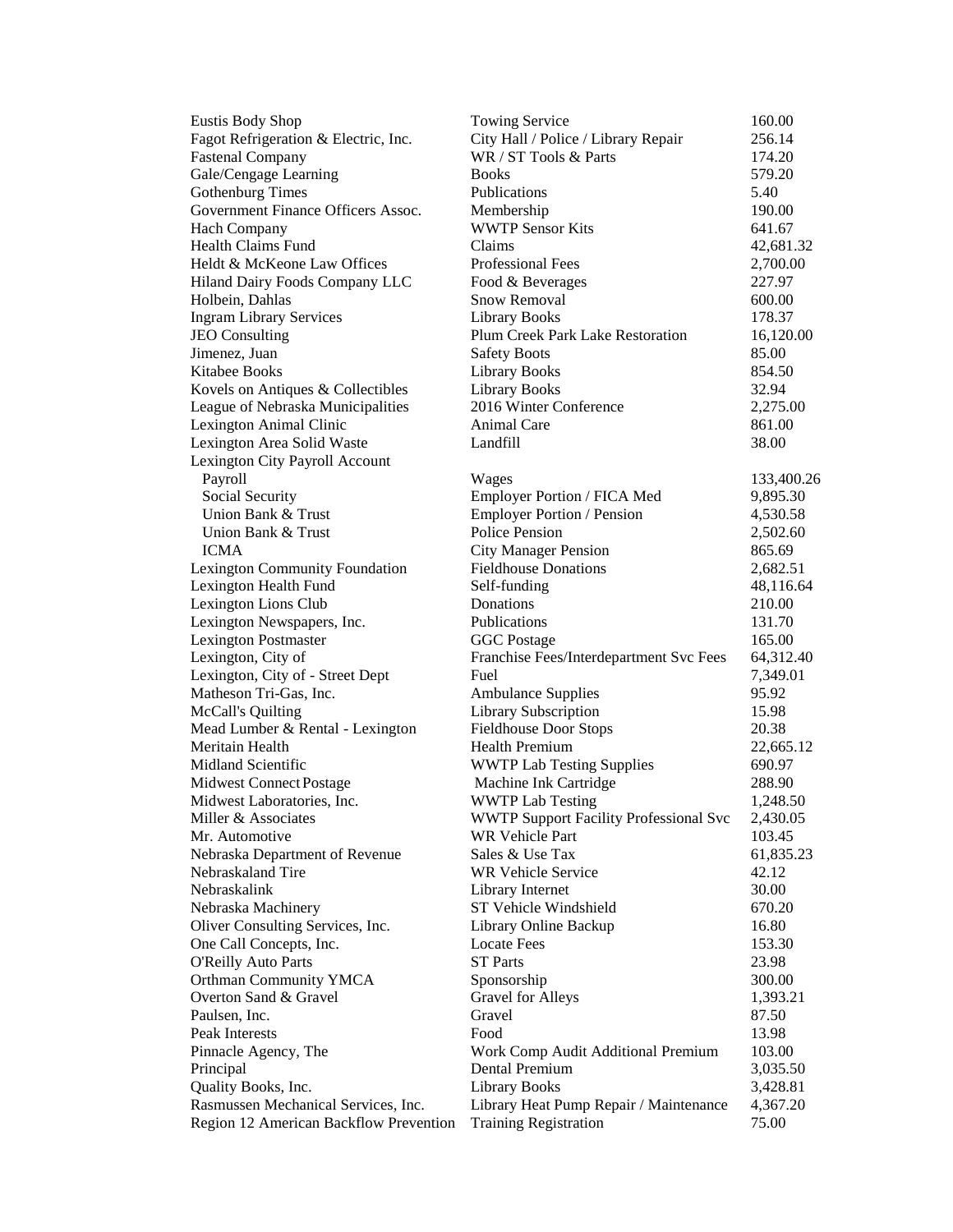| Roberts, Jeremy                         | <b>Conference Expenses</b>                | 208.46    |
|-----------------------------------------|-------------------------------------------|-----------|
| S & W Auto Parts, Inc.                  | ST / WR Vehicle Parts                     | 253.03    |
| Service Master of Mid Nebraska          | <b>Cleaning Service</b>                   | 4,174.47  |
| Sign Pro                                | Fieldhouse Sign Hanging Materials         | 75.00     |
| Source Gas                              | <b>Gas Service</b>                        | 8,274.58  |
| <b>Standard Life Insurance Company</b>  | Premiums                                  | 923.12    |
| State Farm Mutual Automobile Insurance  | Ambulance Fee Refund                      | 776.00    |
| Statewide Collections, LLC              | <b>Collection Fees</b>                    | 622.07    |
| <b>Storey Kenworthy/Matt Parrott</b>    | <b>Business Office Supplies</b>           | 252.82    |
| <b>Tasc-Client Invoices</b>             | <b>Admin Fees</b>                         | 186.20    |
| <b>Taste of Home Books</b>              | <b>Library Books</b>                      | 31.98     |
| Thompson Company, The                   | Food & Supplies                           | 835.07    |
| Time Magazine                           | <b>Library Subscription</b>               | 35.00     |
| Titan Access/Productivity Account       | <b>ST Vehicle Parts</b>                   | 288.43    |
| <b>Total Funds by Hasler</b>            | Postage                                   | 3,000.00  |
| Tri-City Tribune                        | Publications                              | 6.69      |
| Upstart                                 | <b>Library Books</b>                      | 753.85    |
| <b>USA</b> Communications               | <b>Internet Service</b>                   | 346.32    |
| VSP / Vision Service Plan               | <b>Vision Premium</b>                     | 875.61    |
| Wal-Mart                                | Supplies                                  | 539.23    |
| Arnold Pool Company                     | <b>WWTP Tank Cleaning Materials</b>       | 260.25    |
| Baker & Taylor                          | <b>Library Books</b>                      | 20.89     |
| <b>Blue Cross Blue Shield</b>           | Ambulance Fee Refund                      | 545.09    |
| Brecks, Bill                            | <b>Conference Expenses</b>                | 446.40    |
| Center Point Large Print                | <b>Library Books</b>                      | 86.28     |
| Culligan Water Conditioning Co.         | Soft Water Supplies                       | 97.16     |
| Dan's Sanitation                        | Recycling                                 | 1,791.40  |
| Dawson Pest Control                     | <b>Opportunity Center Monthly Spray</b>   | 54.60     |
| Dawson Public Power District            | <b>Power Purchase</b>                     | 10,083.01 |
| <b>Eakes Office Solutions</b>           | <b>Utilities Printer Repair</b>           | 238.08    |
| Electrical Engineering & Equipment, Co. | Conduit                                   | 115.15    |
| <b>Eustis Body Shop</b>                 | <b>Towing Expense</b>                     | 100.00    |
| FC&A                                    | Library Books                             | 39.95     |
| Great Western Bank-City Petty Cash      | EL Rebates / Postage / Meals              | 73.36     |
| John Deere Financial                    | PK / SW / ST / Fire Dept Supplies         | 484.19    |
| Jones Plumbing & Heating, Inc.          | WR Parts / Fieldhouse Service             | 218.58    |
| Lexington Area Solid Waste Agency       | Special Waste                             | 788.09    |
| Lexington Community Foundation          | <b>Fieldhouse Donations</b>               | 1,666.67  |
| Lexington Newspapers, Inc.              | <b>Publications</b>                       | 1,312.66  |
| Marriott Hotels, Inc.                   | Conference Lodging                        | 969.24    |
| Lundeen-Isaacson, Inc.                  | Fire Dept Vehicle / Life Insurance        | 20,765.00 |
| Mead Lumber & Rental - Lexington        | ST Sign Materials                         | 57.00     |
| Midland Scientific                      | <b>WWTP Lab Testing Supplies</b>          | 24.62     |
| Mr. Automotive                          | <b>ST Vehicle Parts</b>                   | 106.03    |
| Nationwide Insurance                    | Ambulance Fee Refund                      | 51.00     |
| Nebraska Environmental Products         | ST Water Pump & Nozzles                   | 964.70    |
| Nebraska State Historical Society       | Membership                                | 40.00     |
| Nebraska Tech & Telecomm, Inc.          | Telephone Expense                         | 1,324.84  |
| Nebraskaland Tire                       | Tire Repair                               | 18.96     |
| Oliver Consulting Services, Inc.        | <b>Library Service</b>                    | 260.00    |
| Overton Sand & Gravel                   | White Rock                                | 209.36    |
| <b>O'Reilly Auto Parts</b>              | <b>WR Vehicle Parts</b>                   | 97.89     |
| Plum Creek Market Place                 | Food & Supplies                           | 8.82      |
| Resource Management Co, Inc.            | Tire Waste                                | 160.65    |
| S & W Auto Parts, Inc.                  | Vehicle Parts/City Hall Generator Battery | 149.04    |
| Tri-City Tribune                        | Publications                              | 214.50    |
| Upstart                                 | <b>Library Books</b>                      | 98.63     |
|                                         |                                           |           |